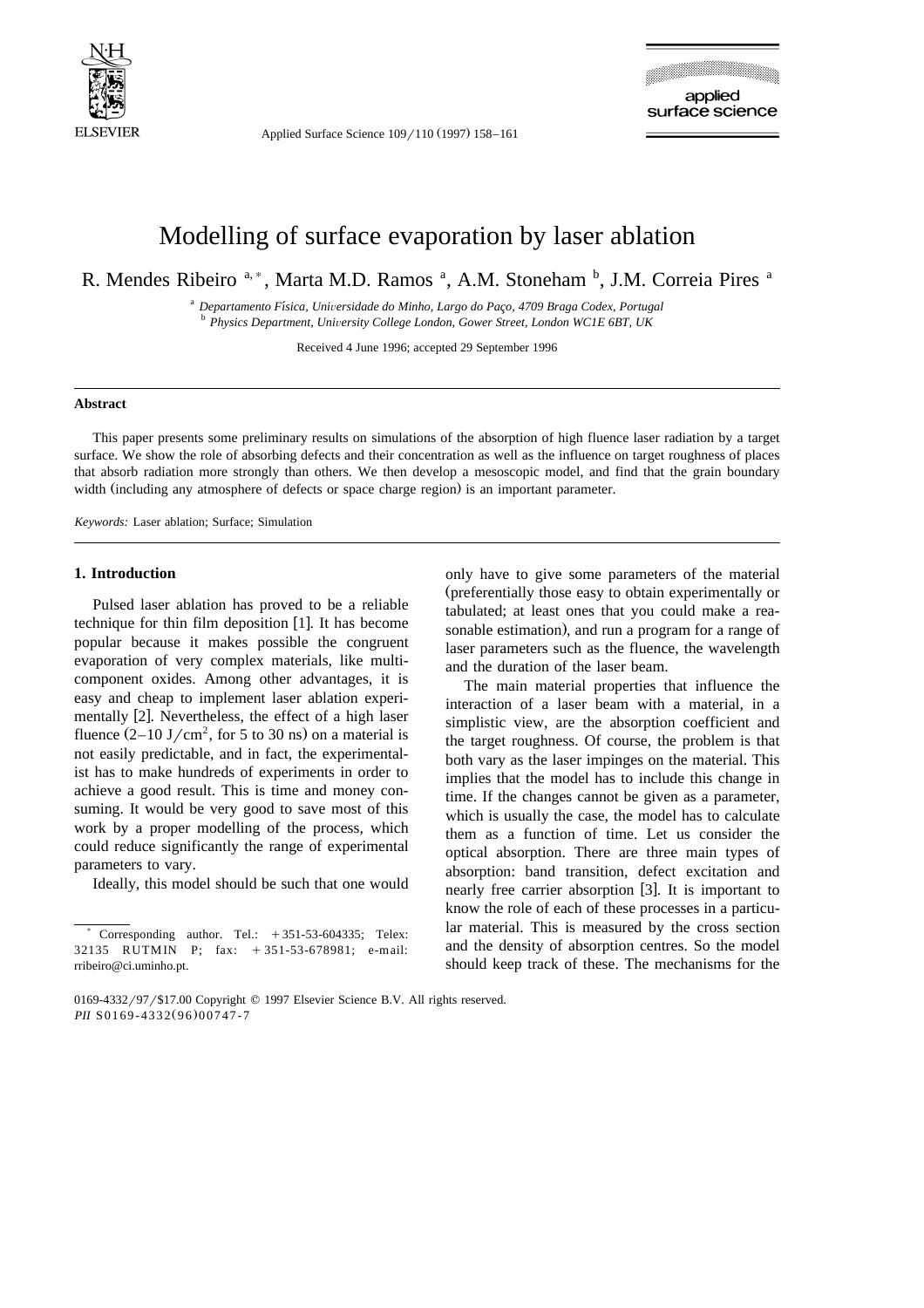generation and annihilation or evaporation of these absorption centres are the ones that actually define the model and its simplicity or complexity.

Band to band absorption is only possible when considering photon energies greater than the band gap, unless you take account of the two or more photon absorption. Two photon absorption is a second order mechanism which has to be taken into account if the other absorption processes have low probability to happen. Of course, this can be a plausible mechanism because of the high fluences involved.

Defect excitation seems to be very important for laser ablation of sub-band gap materials. Actually, it is observed that there is an emission of particles under the laser ablation threshold fluence for dielectric breakdown of sub-band gap materials  $[4]$ . Defects can be of various types and can have several possible charge states, like interstitials, vacancies, grain boundaries and steps at the surface. They may absorb light and be generated by the heat and tensions produced during the laser pulse. They also may cause carrier capture or generation.

The free carriers can absorb light very strongly if their density becomes greater than the plasma frequency. If the material is metallic, this is the initial situation. If it is an insulator, carriers have to be generated in a sufficient amount in order to start absorption. This introduces a delay in carrier absorption which may not happen at all if the generation rate is not sufficiently high.

The roughness of the target seems to be a puzzling problem: in fact, sometimes laser ablation is used to smooth a surface  $[5]$ , and other times it generates a very inconvenient rough surface, with cone formation, that makes the target unusable for thin film deposition  $[2,6]$ .

The models we are developing try to be a tool in the study of laser ablation phenomena, in order to help the user to rapidly select control parameters which are reasonable, and which allow direct further experimental optimisation.

# **2. The model: a mesoscopic model with point defects**

The model we present in this paper is for a material with a band gap much greater than the photon energy, and so we assume that there is no band transition. The absorption is made by the defects in the crystal which are characterised by an ionisation energy and a cross section. The initial density of nearly free electrons (electrons in the conduction band) is zero, and these carriers are generated by the ionisation of defects. Defects are assumed to be static, leaving a positive charged background as they ionise. A work function is assumed for the evaporation of the electrons, and an evaporation energy is also assumed for the crystal atoms (defects evaporate at the same rate as the atoms).

The processes in this model occur as follows: a defect is ionised by the absorption of a photon becoming positively charged and giving an electron to the conduction band. This electron may recombine with another ionised defect, giving in this process all its energy (both potential and kinetic energy) to the lattice. This is the only way the lattice increases its energy in this model. The electrons in the conduction band may also absorb the incident radiation, if they have enough density, and drift through the sample, recombining in a place different from the one where they were created. The atoms and electrons may evaporate due to the energy increase of the lattice and of the electrons, respectively, and in an independent way.

We present the results of the model assuming a matrix of  $5\times5\times3$  parallelograms (Fig. 1), with 50  $nm \times 50$  nm  $\times 50$  nm except for the first layer which is much thinner than the others (it only has 0.5 nm height). This is because we are simulating a surface, and so we want to have a greater concentration of



Fig. 1. The elements used in the model:  $(A)$  this element and the ones below it belong to a grain boundary; (B) these elements belong to the surface of the sample and they are much thinner than the others;  $(C)$  these are the elements that represent the bulk of the material.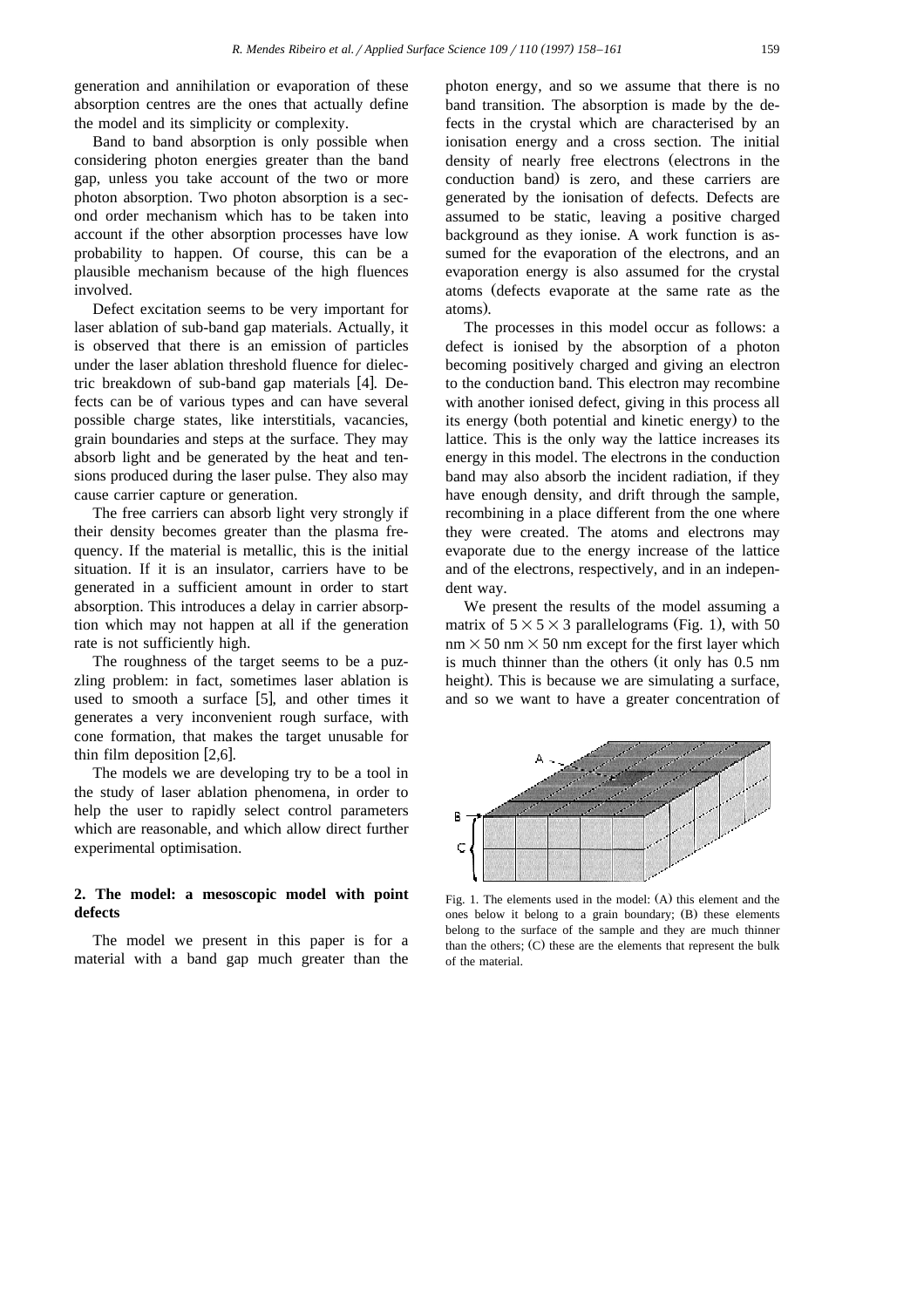

Fig. 2. The variation in time of the temperature of the elements. The letters correspond to different positions of the material as shown in Fig. 1.

defects there. At the surface, it is assumed that all the atoms can be ionised (all of them are considered to be a defect because of its lower coordination). The parallelograms in the middle of the matrix are assumed to belong to a grain boundary and so the density of defects there is 1% the density of atoms. In the bulk, the density of absorbing defects is considered as 0.01% the density of atoms.

The energy assumed for an atom to evaporate is  $19.1\times10^{-19}$  J, the photon energy is 5 eV and the laser fluence is  $2 \text{ J/cm}^2$ . The absorption cross-section of the defects is  $10^{-21}$  m<sup>2</sup> and the density of atoms is  $5.35 \times 10^{28}$  m<sup>-3</sup>. Other parameters are taken from values close to the ones of MgO.

Fig. 2 shows the evolution of the temperature of the elements as a function of time, for the first nanosecond. The temperature of the first layer of the grain boundary increases very fast and starts evaporation before any other part of the surface. After

Fig. 3. Surface of the target: thin grain boundaries.

about 0.45 ns the evaporation of this element increases significantly and its temperature stops increasing, since it loses energy as the atoms are evaporated. The rest of the surface also heats faster than the bulk. The grain boundary in the bulk does not heat so fast, although its temperature is always higher than the rest of the material.

So the results from the model above show that evaporation starts in places of high concentration of defects, like grain boundaries. Using this assumption, we developed a mesoscopic model to see what happens to the surface of a target with grain boundaries, assuming a faster evaporation of these parts of the target.

In this other model, the laser is incident from a direction that makes an angle of  $45^{\circ}$  with the vertical and the evaporation is assumed to be proportional, on each point, to the energy deposited per unit area.

At the beginning, the target surface is plane, but



Fig. 4. Surface of the target: intermediate grain boundaries.